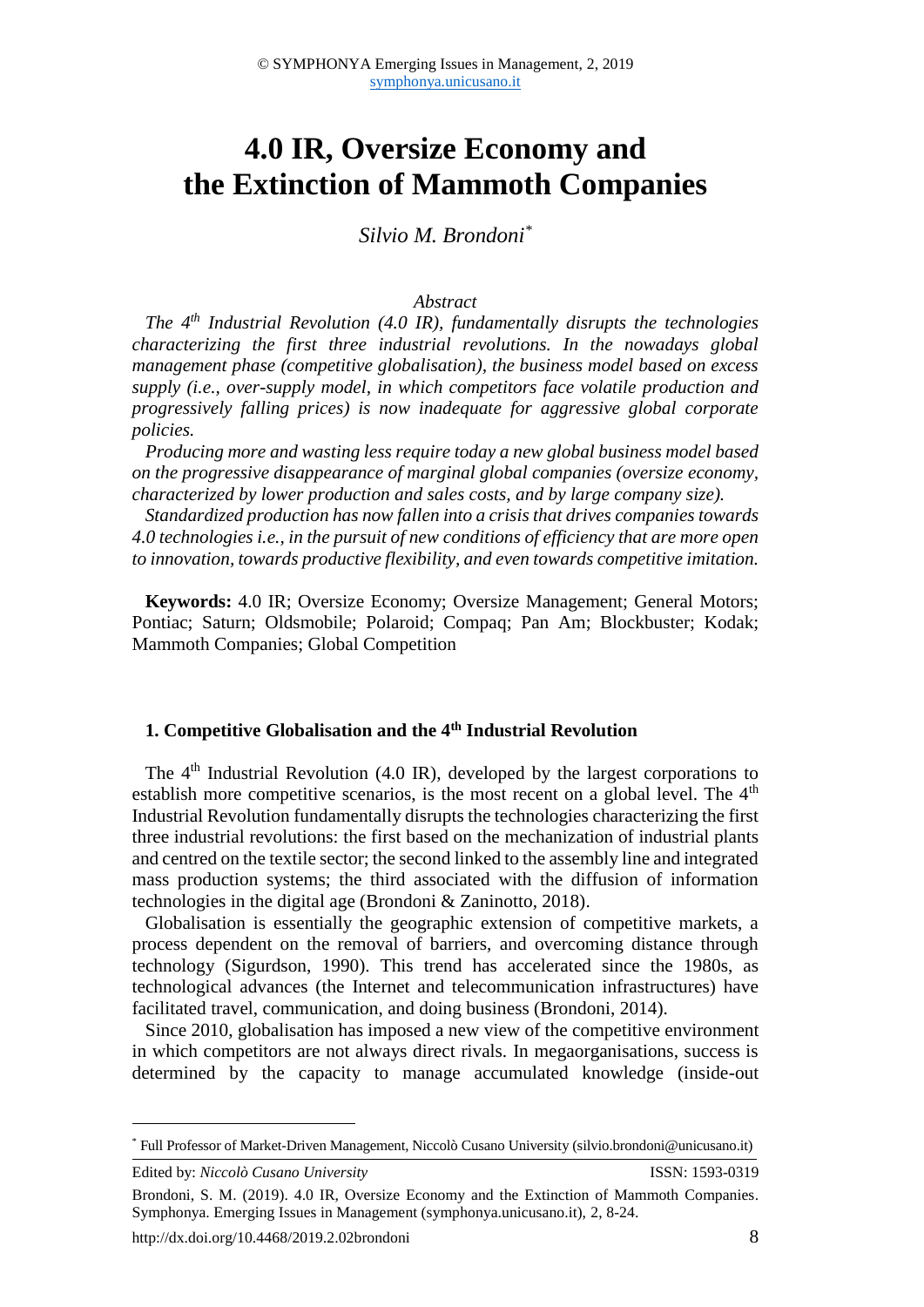knowledge resources) and the sum of knowledge that can also be acquired externally through network relations (outside-in knowledge resources) (Brondoni, 2011).

The nowadays globalisation phase (competitive globalisation) is characterized by an increasing number of over-supplied markets, as well as a key-role of dimensional growth. The last one represents a fundamental driver for the firm's development, by determining its success or decline (Brondoni, 2008).

As a result of alliances and agreements, certain firms can become competitors in the sense that together they contribute to the common objective of generating greater profits, with megaorganisations that have the potential to change the long term competitive structure of sectors (oversize economy) (Brondoni, 2019).

In oversize economy, global companies move to adopt closed innovation policies, operating in sectors that became protected from competition. With global closed innovation policies, a certain number of megaorganisations concentrate their expertise in governing market power through innovation processes in global structures.

### **2. Global Industry 4.0. US, EU, and the New Global Players (Japan, South Korea, China)**

Globalisation has radically modified the traditional fundamental principles of industrial output constituted by: the static localisation of manufacturing facilities; the presence of workers at manufacturing sites; stocks of raw, semi-finished materials, and finished goods stored close to manufacturing facilities and consumer markets; 'long' organisational structures with the rigid, planned, and often fragmented division of roles.

The transformation from MNCs to global networks has led towards vertical specialization and highly diversified patterns of collaboration across inter-firm and intra-firm transactions coordinated by global corporations.

Global networks have significantly reduced the importance of 'context specific skills'. The internet worldwide platform pushes knowledge into a standardized format with minimal costs, readily transferrable across national borders and firms, with business collaboration between modules connected by standardized interfaces (Hayashi, 2002).

The traditional rules of oligopolies have completely changed, with links between firms becoming strategic on a very large scale, and industrial rivalry tending to occur among global networks comprising a multiplicity of firms with different knowledge bases, particularly focused on managing innovation and creative imitation (Brondoni, 2013).

The global competitive innovation and imitation landscapes have significantly changed the relative position of many countries. In particular, the United States has changed its worldwide competitive position, previously governing the diffusion of innovations and the 'block' of imitations, but now having lost its historical leadership, seeking a new role in controlling the innovation and imitation processes.

> *□ US global firms are very prudent in innovating globally, preferring to produce and sell across the globe through parent companies. From a general point of view, US-based global*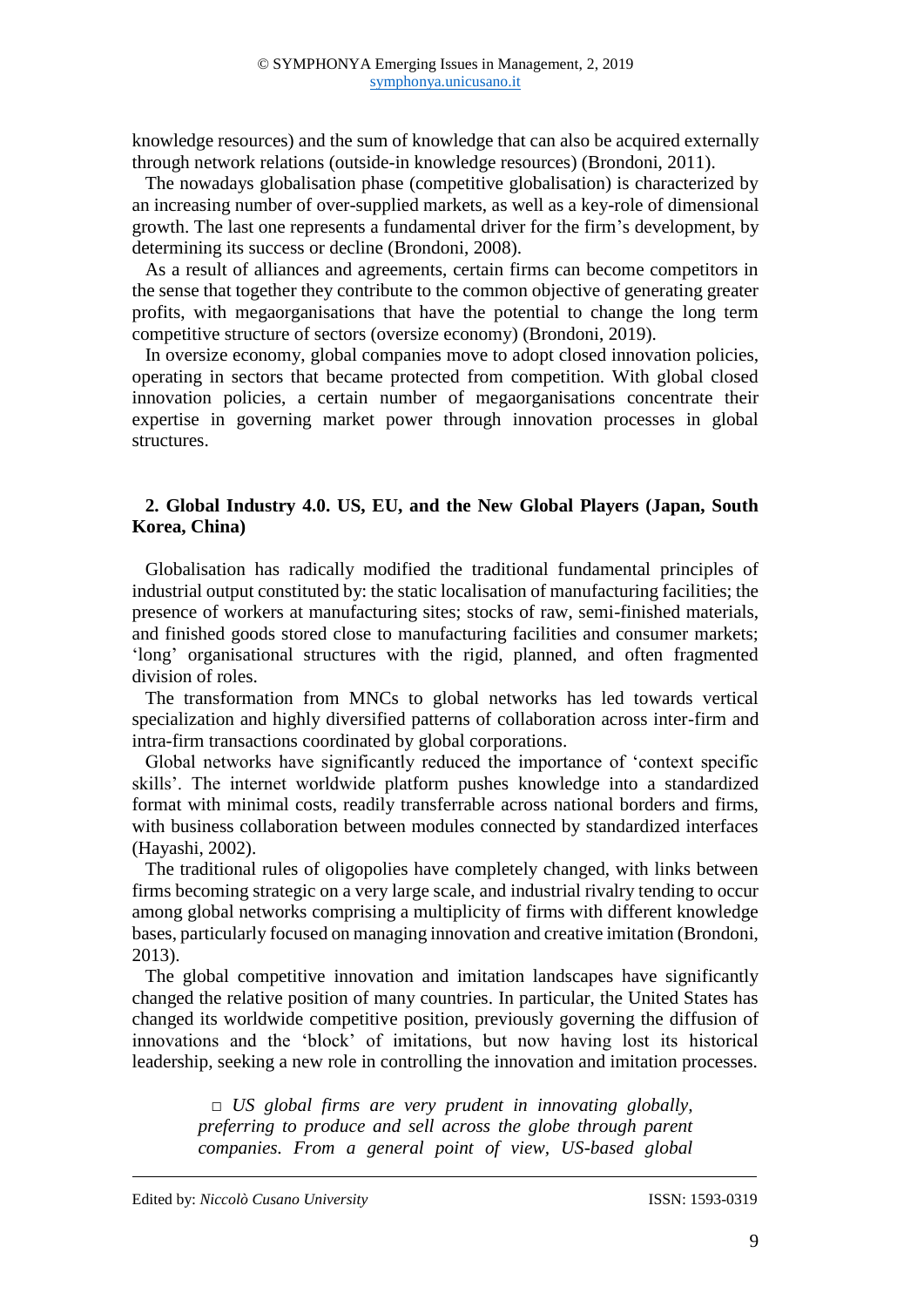*production networks are primarily focused on incremental innovation ('creative imitation') and especially the defending property rights of basic 'essential patents' (Brondoni, 2013).*

*Conversely, Japanese global production networks primarily focus on innovation and breakthrough technologies with competitive policies to not only innovate globally, but also produce or sell across the globe through their own companies.*

*Similarly, South Korean global corporations are focusing their policies on creative imitation. South Korean chaebols rapidly industrialized by copying the Japanese international model of economic growth, and in the last 10-15 years, shifted from international markets to global competition, investing heavily in R&D in the pursuit of corporate mass-market production strategies.*

*Finally, China's industry has evolved from a distant-follower (primarily focused on imitation) to an immediate follower (with a specific development model), with significant investments in R&D dedicated to creative product imitation and product/process innovation.*

Globalisation has rapidly expanded the market potential of corporations headquartered in countries with a high propensity to innovation (e.g., Japanese companies). Globalisation has also promoted the growth of new countries, especially in the Far East (e.g., South Korea, India, Taiwan), with favourable market conditions (first in terms of low labour costs) to develop advanced skills for innovation and creative imitation (Brondoni, 2013).

By reverse, the main European countries (such as the UK, Germany, and Russia) lost their leadership in innovation, although they played a leading role in the development of last century's closed markets.

For companies operating in global markets, the  $4<sup>th</sup>$  Industrial Revolution means increasing productivity and production flexibility, with higher product quality, more efficient processes, and completely new business models.

> *□ For the manufacturing industry, the 4th Industrial Revolution is not an end but a means. The development guidelines – big data, open data, Internet of Things, machine-to-machine, cloud computing, analytics – are tools that allow companies to compete more effectively in their reference markets, provided they develop appropriate positioning strategies in global markets (Crapelli, 2018).*

The 4<sup>th</sup> Industrial Revolution technologies determine the transition from the traditional factory model to a new intelligent structure (smart factory) characterized by digital production, interconnected processes, and production systems able to make the best use of available resources.

The changes the  $4<sup>th</sup>$  Industrial Revolution imposes on business models lead to:

- higher production flexibility through creating small lots at large-scale costs;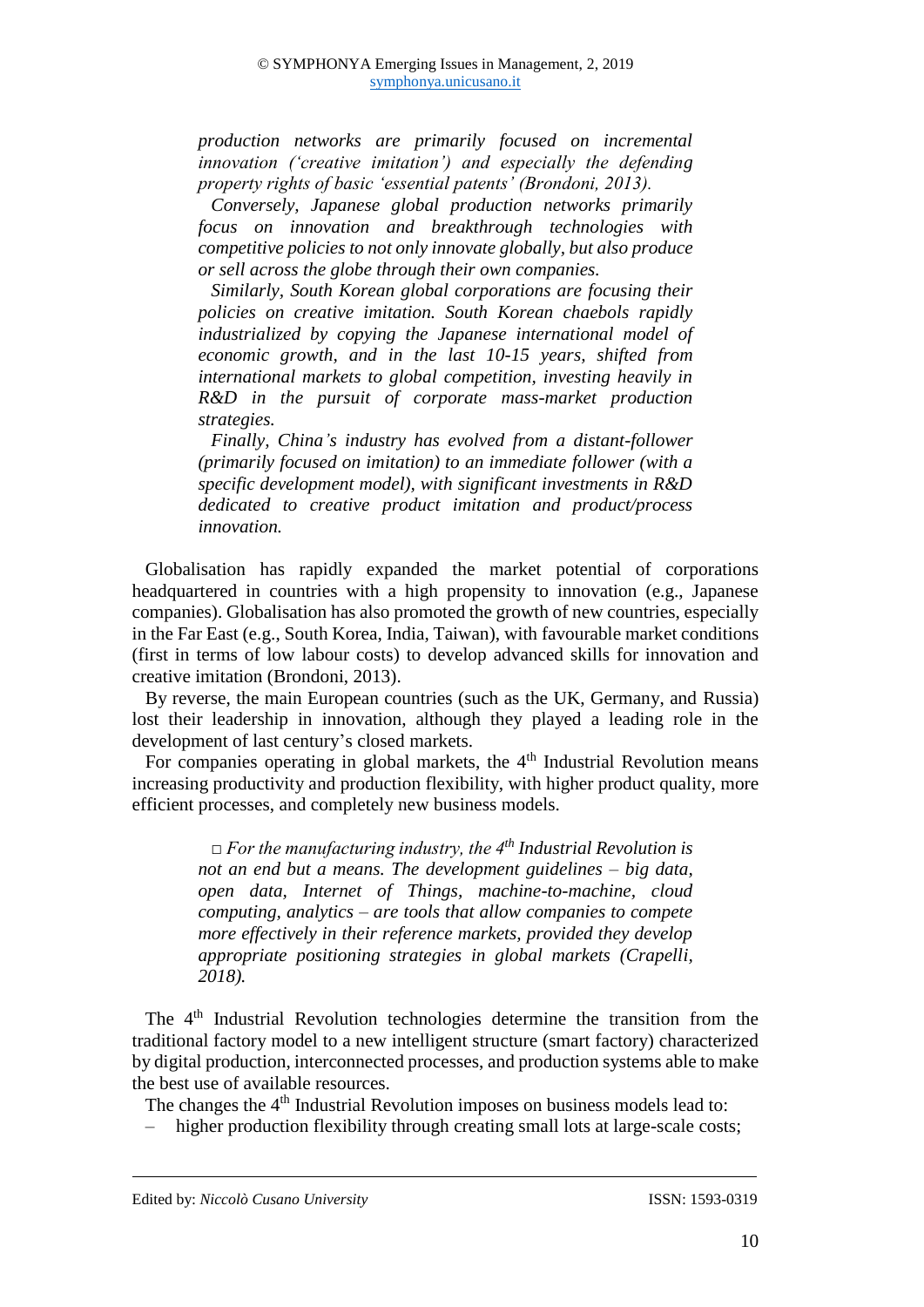- ‒ greater competitiveness of the offer by virtue of the greater functionality deriving from the Internet of Things (IoT);
- ‒ much more efficient productivity by reducing errors and reducing set-up times (zero defect production) (Brondoni & Zaninotto 2018).

#### **3. 4.0, Global Competition and the Extinction of Mammoth Companies**

In open markets, which lack the defence of geographical and administrative boundaries, companies adopt very flexible management behaviours that are characterised by the absolute predominance of intangible resources, and that target the exploitation of global economies of scale.

Corporate policies of 'market space management' that adopt intangible resources sharing, usually take place in different structures belonging to the same network, however they can also involve other organizations as a result of alliances and joint ventures.

Nevertheless, a global corporate management can extend the areas of its activity to include the immaterial dimension and thus construct complex intercompany system relationships that determine competitive positions (for purchases, transformations, distribution and sales) with very temporary and unstable borders because they refer to a (potentially very variable) matrix of goods and businesses.

In recent decades, large corporations have been induced to develop business expansion strategies according to a global business vision. This has been achieved by reorganising distinctive competitive capabilities with economies of scale having more distant borders (market-space competition).

On the other hand, the market-space competition conditions define boundaries having a sophisticated competitiveness and an international matrix. Here, space and time themselves contribute to forming and changing the 'competitive context of reference', thus making, among other things, the evaluation of dominance market conditions very difficult (with the usual performance and position indicators).

Numerous large international corporations were not able to measure up to new global business models and, just like the mammoths, have disappeared. A few casestudies (Polaroid, Blockbuster, Pan Am, GM, Kodak, Compaq) are illustrated below. They are emblematic of the end of an era of corporate policies which were not able to deal with the new logics of competition, as at present for the global oversize management.

**3.1 POLAROID (1937-2001).** Polaroid is best known for its Polaroid instant film and cameras. Polaroid was one of America's early high-tech success stories.

> *□ Founded in 1937 by scientist Edwin Land, the company built its initial business during the interwar period, prospered as a defence contractor during World War II, and then found new success as an innovator in the post-war boom years.*

> *In 1948, Land invented a camera that produced finished photographs in minutes. The invention was an immediate success, and over the next two decades, the instant camera became widely used both in the consumer market and in the business market for*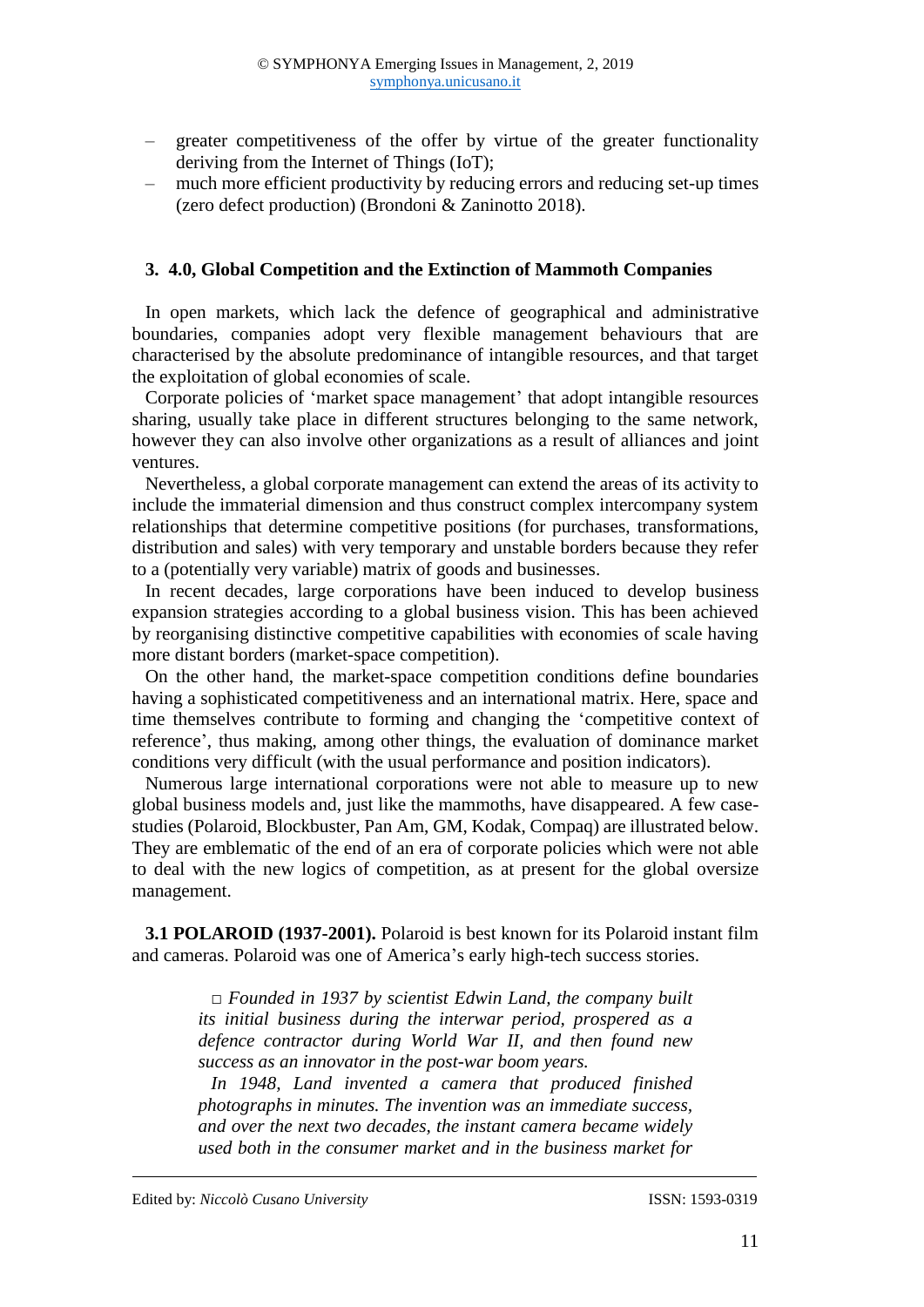*such purposes as driver's licenses, crime reports, and real estate advertising.*

By the '60s and early '70s, Polaroid held a monopoly in the instant photography market, and its sales accounted for about 20% of the overall market for film and 15% of the U.S. market for cameras. At its peak the company employed 21,000 people.

Polaroid was not unaware of the progress of electronic imaging; on the contrary, by 1989, 42 per cent of Polaroid's research and development funding was being spent on digital imaging. By the late 1990s Polaroid was a top seller of digital cameras.

However, the company was unable to capitalize on this success. As digital cameras flooded the market, Polaroid began losing some of its big customers in the real estate, insurance, and photo identification businesses. In October 2001, Polaroid filed.

Why was Polaroid unable to make the transition to digital photography?

First, Polaroid leaders believed that customers would always want a hard-copy print. Through the 1990s, Polaroid executives continued to believe in the importance of the paper print. When customers abandoned the print, Polaroid was taken by surprise.

Even though it performed thorough market research, Polaroid was unable to foresee that the photo album would be replaced by the digital slide show.

A related mistaken belief was that the Polaroid Corporation would always be able to make money through developments in chemistry, especially photographic chemistry.

Land was sceptical about investing in electronics. When Edwin Land first invented his camera and film, he imagined that instant photography would change people's lives. Land did not realize how right he was. When he wrote those words, the camera was a bulky appliance, and the print was stored in a heavy album. Today the camera and hundreds of images, which are produced instantly, can be carried in one lightweight device. Now that the camera has been joined to the cell phone and other handheld devices, it is truly "a continuous partner of most human beings". Ironically, the fulfilling of Land's vision led to the end of his company (Nagy Smith, 2009).

Despite its early success in capturing a market that had few competitors, Polaroid was unable to anticipate the impact that digital cameras would have on its film business. Falling into the 'success trap' by exploiting only their (historically successful) business activities, Polaroid neglected the need to explore new territory and enhance their long-term viability.

Even though it performed thorough market research, Polaroid was unable to foresee that the photo album would be replaced by the digital slide show.

The original Polaroid Corporation was declared bankrupt in 2001 and its brand and assets were sold off.

**3.2 BLOCKBUSTER (1985-2010).** Home movie and video game rental services giant, Blockbuster Video, was founded in 1985. At its peak in 2004, Blockbuster employed 84,300 people worldwide and had 9,094 stores. Unable to transition towards a digital model, Blockbuster filed for bankruptcy in 2010 (Todd & Higgins, 2013).

> *□ Blockbuster was founded by David Cook, who had previously owned a business that provided computer software services to the*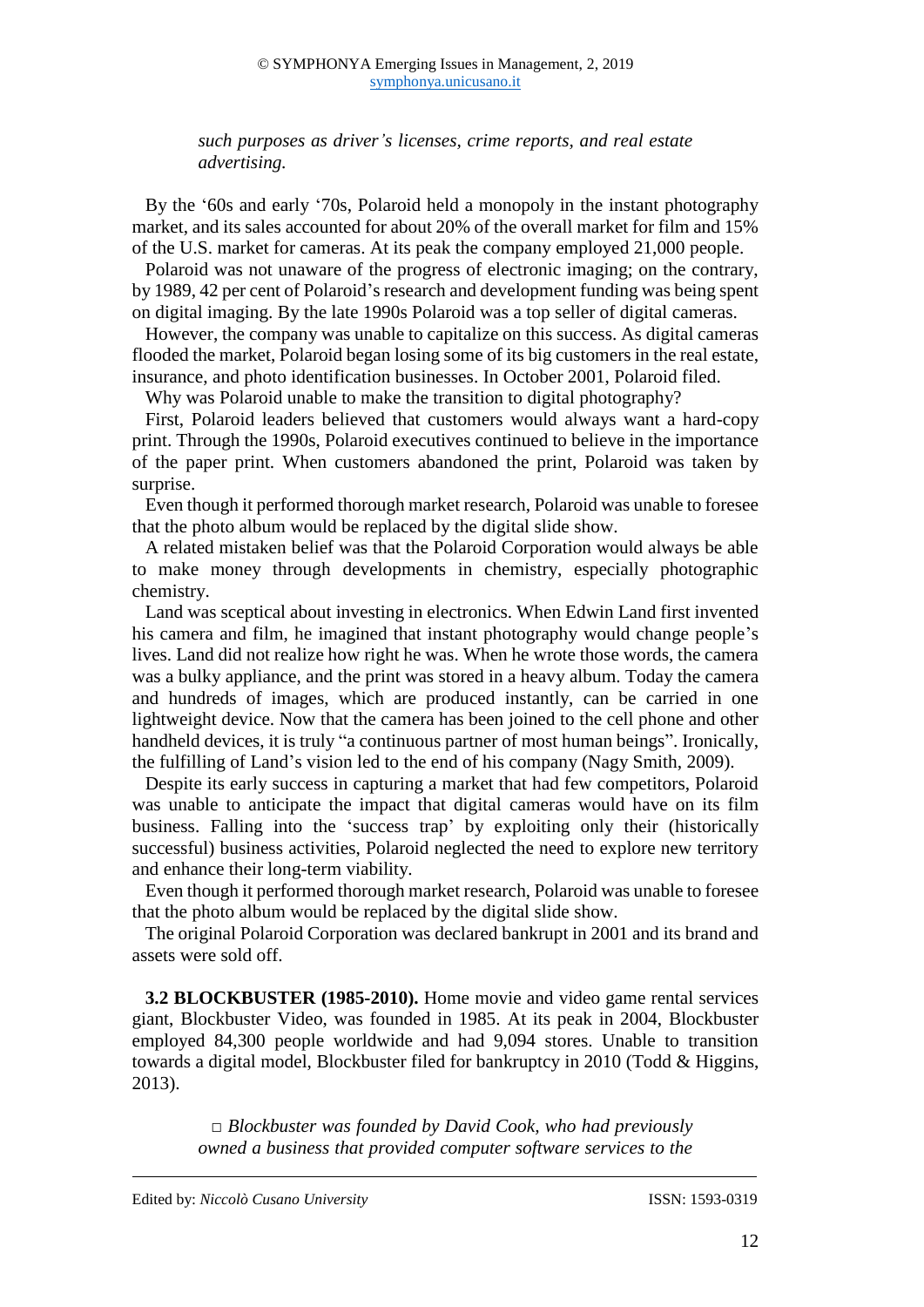*oil and gas industry in Texas. Cook saw the potential in the videorental business and after opening the first Blockbuster in 1985; he added three more stores the following year. David Cook, a computer programmer, programmed Blockbuster's computers to track inventory and consumer preferences. Thus, Blockbuster thrived off its ability to provide the films that consumers wanted at individual stores (Gandel, 2010).*

By 1988, Blockbuster was America's leading video chain, with some 400 stores. By the early 1990s, Blockbuster had launched its 1,000th store and expanded into the overseas market. In the mid-1990s, the digital video disc (DVD) made its debut and in 1997, Netflix, an online DVD rental service, was founded. Around that same time, the e-commerce giant Amazon.com launched a video and DVD store. Blockbuster faced additional competition from the rise of pay-per-view and on-demand movie services, through which viewers could pay for and watch movies instantly in their own homes.

Blockbuster's business model was disrupted by a number of tech developments, as much from new hardware developments as from competition. Blockbuster remained flat-footed when Netflix started sending videos through the mail, cable and phone companies started offering video-on-demand, and Redbox started renting videos for a buck a night through vending machines. Now that video streams through computers and phones, Blockbuster's conventional retail outlets seem hopelessly outdated.

Blockbuster had a presence in more than a dozen countries around the world, all of which operated as different business holdings, and they have all suffered a similar fate as shifting consumer demands and competition from online-only companies like Netflix Inc. (NASDAQ:NFLX), Hulu, Vadu and Redbox eroded their audience.

At its peak in 2004, Blockbuster had 60,000 employees and 9,000 stores worldwide with a market value of \$5 billion and revenues of \$5.9 billion. Ten years later, those figures have dropped dramatically, with revenues of only \$120 million coming from its remaining 300 stores in the U.S. In 2004, Blockbuster launched an online DVD rental service to compete with Netflix. (Hopkins, 2006) The venture was not successful. On 2010, Blockbuster files for bankruptcy as it attempts to wipe out \$1 billion in debt. On September 23, 2010, the company filed for bankruptcy protection. By 2014, the last of the company-owned stores had closed.

The Blockbuster's declining revenue can be attributed to five main events: the rapid growth of new global competitors. In particular, the greatest challenge for Blockbuster was the rapid rise of new competitors utilizing alternative distribution methods to meet customer demand. These competitors acquired substantial market shares and eroded the size of Blockbuster's traditional store-based customer market (Gandel, 2010).

**3.3 PAN AM (1927-1991).** Pan American World Airways, founded in 1927, was the largest international air carrier in the United States. Pan American World Airways is known as a symbol of the aviation. The airline was the largest international carrier in the United States until its demise in 1991.

> *□ 1927 – Former naval aviator Juan T. Trippe, 28, founds Pan American Airways, a 28-employee operation that inaugurated*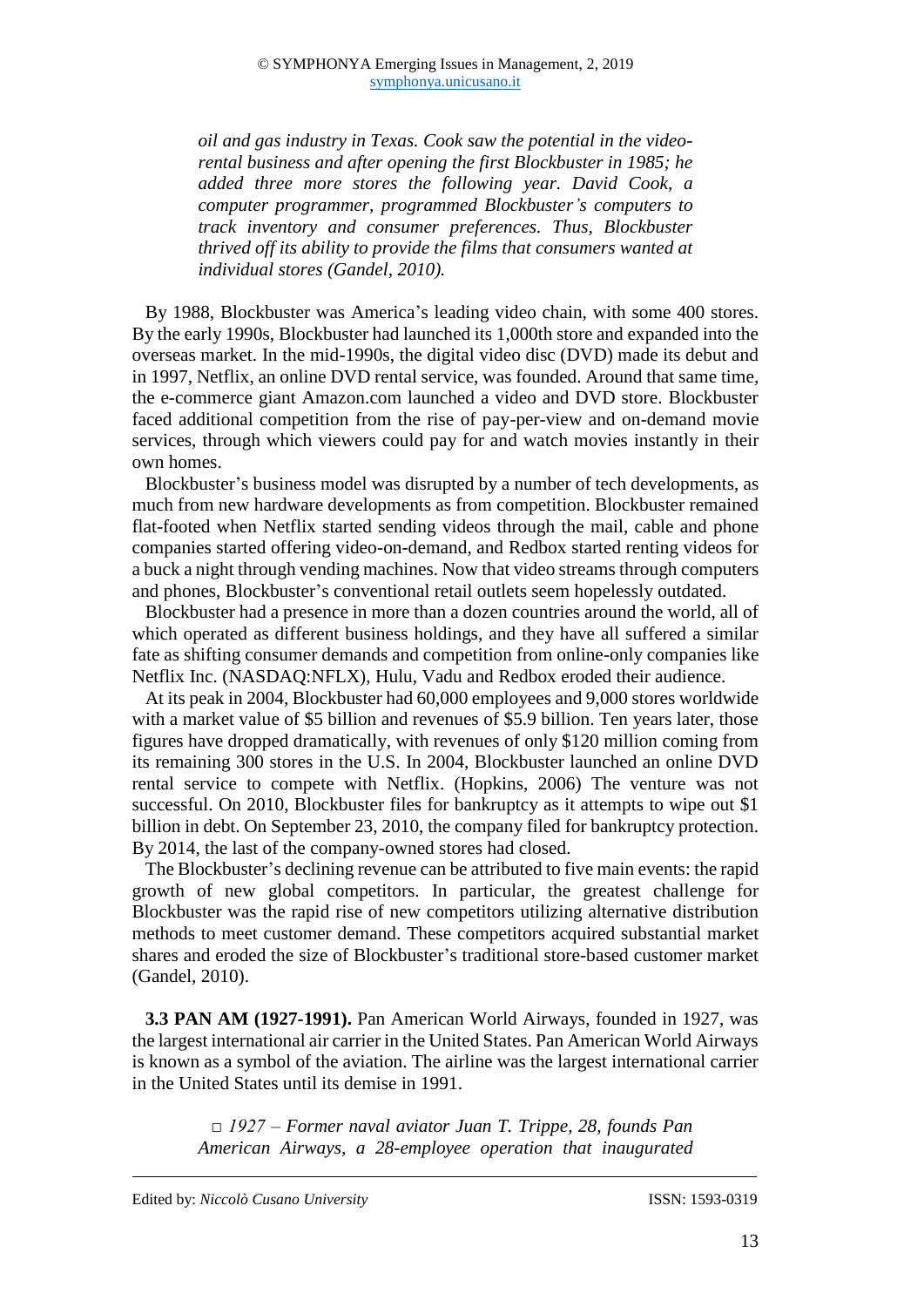*history's first scheduled international flight on Oct. 28--a mail run between a dirt runway in Key West, Fla., and Havana, using a wood-and-fabric Fokker trimotor airplane. Within three months Pan Am was flying passengers between Florida and Cuba. Trippe said his goal was to "provide mass air transportation for the average man at fares he can afford to pay" (Associated Press, 1991).*

Pan Am built on air travel's aura of glamour and luxury. For long flights in the 1940s, passengers could reserve sleeping couchettes; New York-to-London passengers were served breakfast in bed. The company was known as an industry innovator. Pan Am was responsible for numerous changes and advances in the aircraft manufacturing industry, major advances in seaplane design and in the development of long-range operation over ocean aircraft such as the Martin M-130 and the Boeing 314 seaplanes. Pan Am was the first airline to offer computerised reservation systems and jumbo jets. At its peak the airline also set two around the world records, both using the B747.

> *□ Pan Am ushered in cross-Pacific air travel in the mid-'30s with its China Clipper and commercial-jet travel with its Boeing 707; the first jet was christened in grand manner by First Lady Mamie Eisenhower. The carrier came to stand for a questing American spirit - and sound business sense. The entrepreneur who built Pan Am, Juan Trippe, was perfect for the role: part swashbuckler, part tyrant, he made the airline his toy and his obsession. Trippe saw the competitive advantages in going global, often negotiating personally with foreign officials for landing rights. His consultant on new routes was aviator Charles A. Lindbergh. The airline was also a point of civic pride in New York, where the unabashedly ugly headquarters building had almost the star status of Chrysler's nearby skyscraper (Newsweek Staff, 1991).*

Despite highly successful years throughout the 1970's, the airline eventually had to end. Due to rising fuel costs, as well as an inability to operate domestic routes the airline was starting to run at a loss. The airline began its long descent. Competition had grown as domestic carriers crowded Pan Am's routes, and many foreign airlines used their government subsidies to undercut Pan Am's prices and at least match its service. Airline-industry deregulation in 1978 removed the last protection old-line carriers like Pan Am had enjoyed. Without a strong domestic-route system to support it, Pan Am's losses mounted.

> *□ Juan Trippe retired in 1968. President Johnson was no friend of Pan Am. He preferred American and Braniff (both based in his home state of Texas). Neither man was successful in getting Pan Am any domestic routes. When President Nixon came to office in 1969 Pan Am expected to have Johnson's decision reversed but Nixon, after noting that Pan Am was not on his donor list, elected to leave Johnson's decision intact. The government that had been*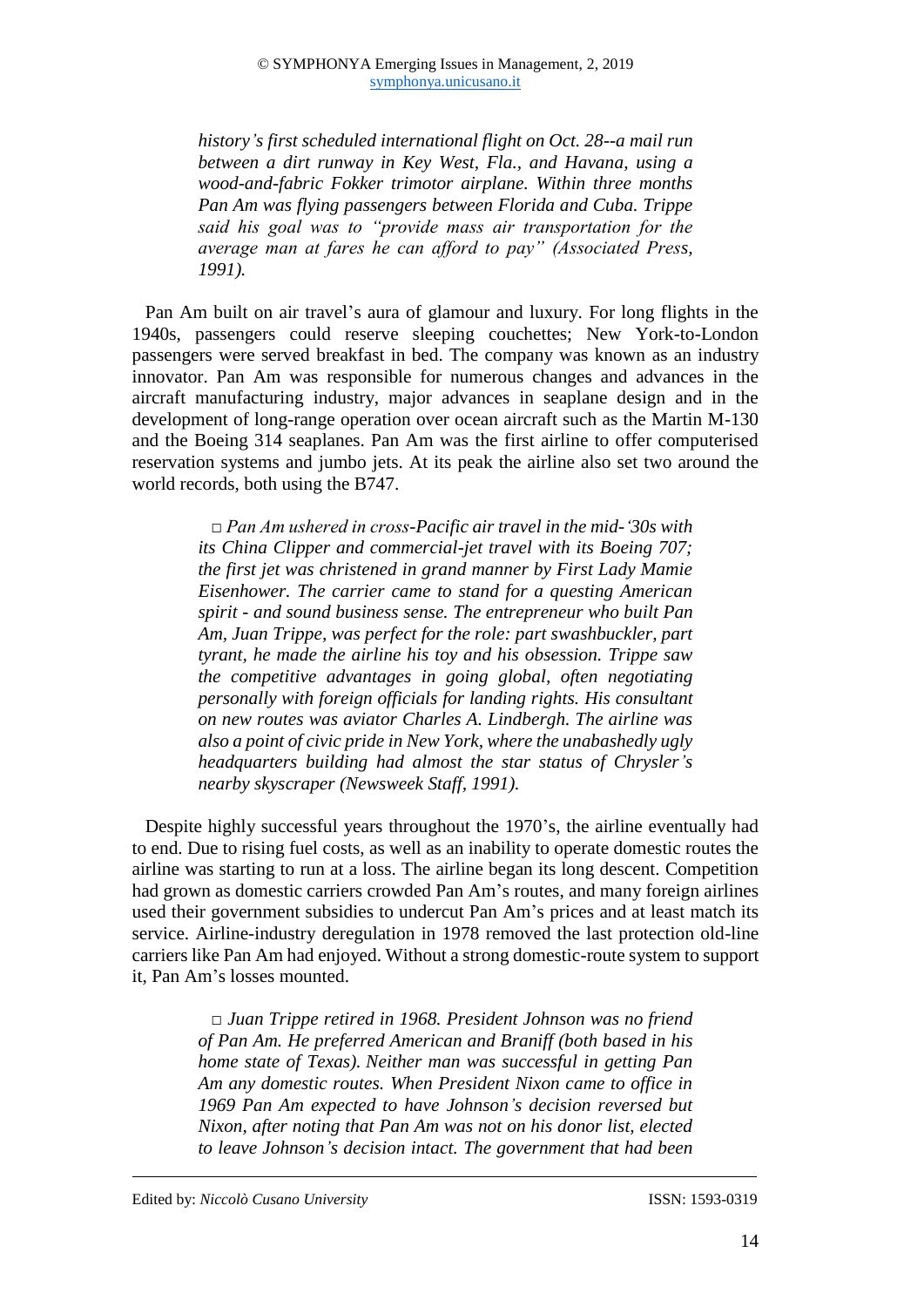*so good to Pan Am in its formative years was now seemingly intent on holding it back. However, on October 4, 1978, President Carter deregulated the airline industry and Pan Am was finally free to pursue a domestic feed and cease operations on unprofitable routes. They immediately dropped some European routes and began looking at either starting a domestic feed or buying a domestic carrier.*

On 1982, Pan Am begins to trim the work force by 22% and takes other cost-saving steps. However, Pan Am still loses more than \$ 480 million for the year and relations between labour and management become strained. On 1983-84, Pan Am loses nearly \$ 273 million. On 1990, Pan Am sold German service to Lufthansa and negotiates a \$ 400-million sale of other key routes to United Airlines.

The downfall of Pan Am is attributed to be a combination of corporate mismanagement, government indifference to protecting its prime international carrier, and flawed regulatory policy. Yet around the world, Pan Am's planes were still a symbol of America's global reach. A point tragically driven home by the terrorist bombing of Flight 103 over Lockerbie, Scotland, in 1988.

By over-investing in its existing business model and not investing in future innovations, Pan Am filed for bankruptcy in 1991. Pan Am was able to convince a bankruptcy judge that they were close to making a deal regarding continued operations with TWA on the 3rd December. As such, the airline opened for business as usual on  $4<sup>th</sup>$  of December, however, was shut down within an hour. Around 7,500 employees instantly lost their jobs. The airline went from the gold standard in service and innovation to bankruptcy in only two decades.

**3.4 COMPAQ (1982-2002).** Compaq was founded in 1982 by Joseph R. ("Rod") Canion, James M. Harris, and William H. Murto, former Texas Instruments senior managers.

*□ The brand name "COMPAQ" was derived from "Compatibility and Quality" for creating portable computers. Compaq was one of the largest sellers of PCs in the entire world in the 1980s and 1990s. In 1983, Compaq sold 53,000 portable PCs for more than \$ 111 million in revenues.*

The company produced some of the first IBM PC compatible computers, being the first company to legally reverse engineer the IBM Personal Computer, i.e. on recreate existing technology as perfectly as possible, including any flaws. So doing, Compaq performed a different approach from companies of the clone market (focused exclusively on low prices), concentrating on new features, such as portability and better graphics displays as well as better performances.

Compaq first perfected and then transformed the IBM PC clone market; in effect, personal computers built to the IBM design were known as IBM-compatible and so far, Compaq became known as one of the best producers of IBM compatibles.

In 1991, the worldwide economic recession and the Gulf War shocked Compaq's profits. Therefore, the company dismissed 1,700 employees and aggressively cut prices to defend market share declines. By 1992, the company was profitable again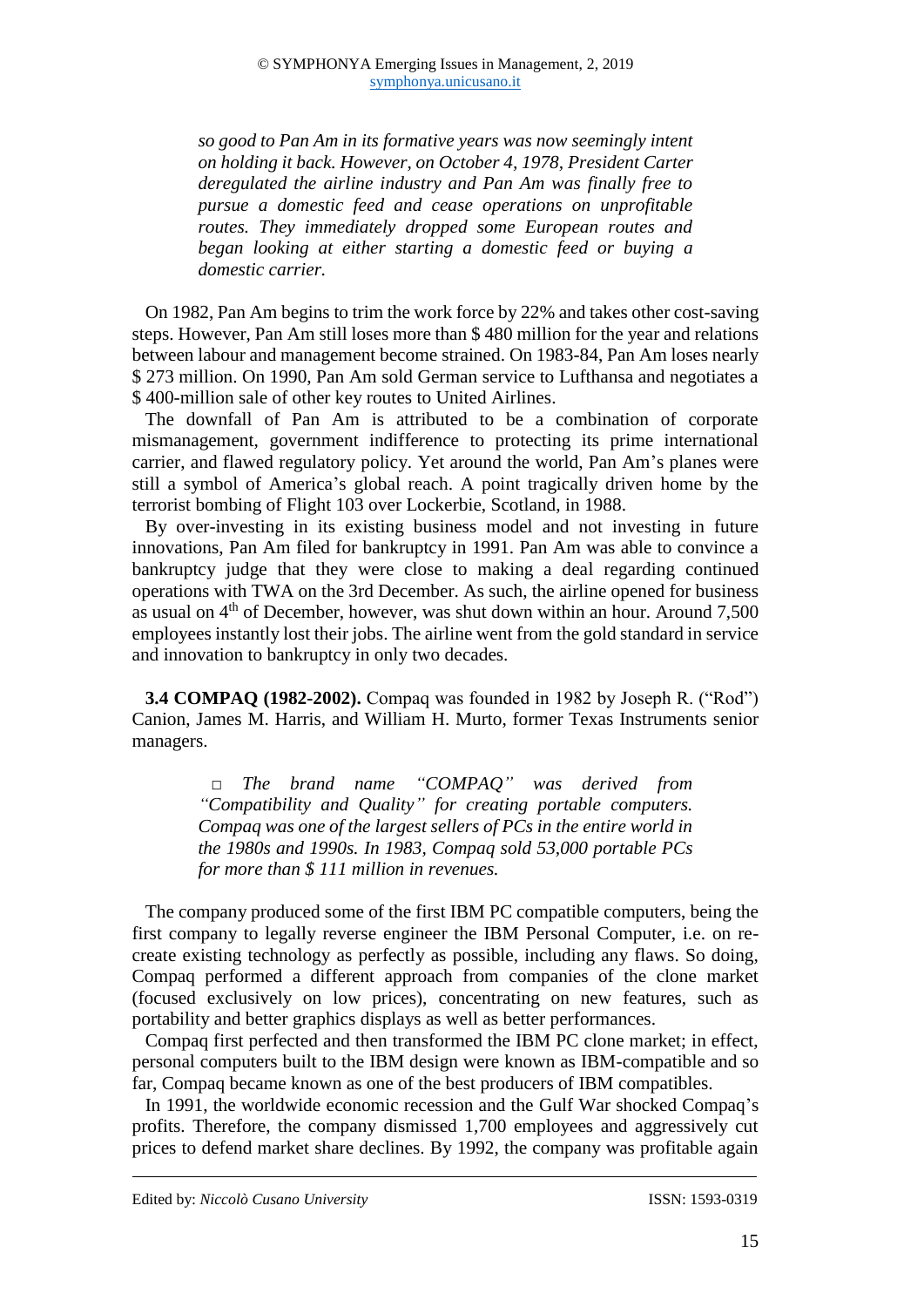and by 1993, Compaq was the biggest seller of portable PCs in America; and finally, in 1995 the company passed IBM to become the biggest seller of PCs worldwide.

Encouraged by the big profits of the 1990s, Compaq began to compete more hardly with IBM, the Hewlett-Packard Company, and Sun Microsystems.

In 1997, Compaq bought Tandem Computers. Tandem brought Compaq a strong background in high-availability systems for mission critical applications. The next year Compaq purchased Digital Equipment Corporation, one of the oldest computer companies. Digital's presence in major companies, plus its large service organization, added an important enterprise presence for Compaq.

Integrating two giant acquisitions in less than two years had proved difficult; competition from other personal computer makers was cutting profit margins. Unfortunately, Compaq switched the company's long-standing retail strategy to a direct-marketing approach in order to withstand growing competitive pressures from Dell and Gateway. The Compaq's institution of direct marketing was a disaster and decimated its retail distributor network.

Compaq ultimately struggled to keep up in the price wars against Dell and in 2001, Compaq began merger talks with Hewlett-Packard, which was acquired in 2002, for US\$25 billion. The Compaq brand remained in use by HP for lower-end systems until 2013 when it was discontinued.

**3.5 GENERAL MOTORS (1908-2009).** General Motors was founded in 1908 by William "Billy" Durant. General Motors Company, formerly General Motors Corporation, was the world's largest motor-vehicle manufacturer for a long time of the  $20<sup>th</sup>$  and early  $21<sup>st</sup>$  centuries. GM initially only owned the Buick Motor Company, and later acquired many more companies including Cadillac, Oldsmobile, Pontiac, Vauxhall, Chevrolet and Germany's Opel. The company's major products include automobiles, trucks, automotive components, engines, and also financial services.

By 1930s, General Motors surpassed the Ford Motor Company to become the leading American passenger-car manufacture and the world's largest manufacturer of motor vehicles. By 1941 it had become one of the largest industrial corporations in the world.

In 1971, GM pioneered the use of engines that could run on low lead or unleaded petrol. In the 1980s, GM acquired Hummer and Saab. In 1986, it acquired the Hughes Aircraft Company, a company of weapons systems and communications satellites.

In the 1970s and '80s, GM faced a severe competition from Japanese automakers and in 1984, it began a new automotive division, Saturn, focused on highly automated plants to produce subcompact cars to compete with Japanese imports. By the middle of the 1990s, as other American automakers, GM made a big turnaround and returned its original automotive businesses. It sold Electronic Data Systems in 1996, and in 1997, it sold the defence units of Hughes Electronics. By the early 21st century GM had equity shares in many car corporations, including Isuzu, Subaru, Fuji Heavy Industries, Suzuki and Fiat. In December 2008, Pres. George W. Bush announced an emergency financial rescue plan (the Troubled Assets Relief Program-TARP, a \$700 billion fund approved by Congress) to aid the "Big Three" automakers – Chrysler, General Motors, and Ford – to prevent the collapse of the country's struggling auto industry. As its financial troubles mounted, GM filed for Chapter 11 bankruptcy protection in June 2009. Under scrutiny to pay back loans and become a sustainable corporation, GM has been forced to streamline its brands and focus on the lines that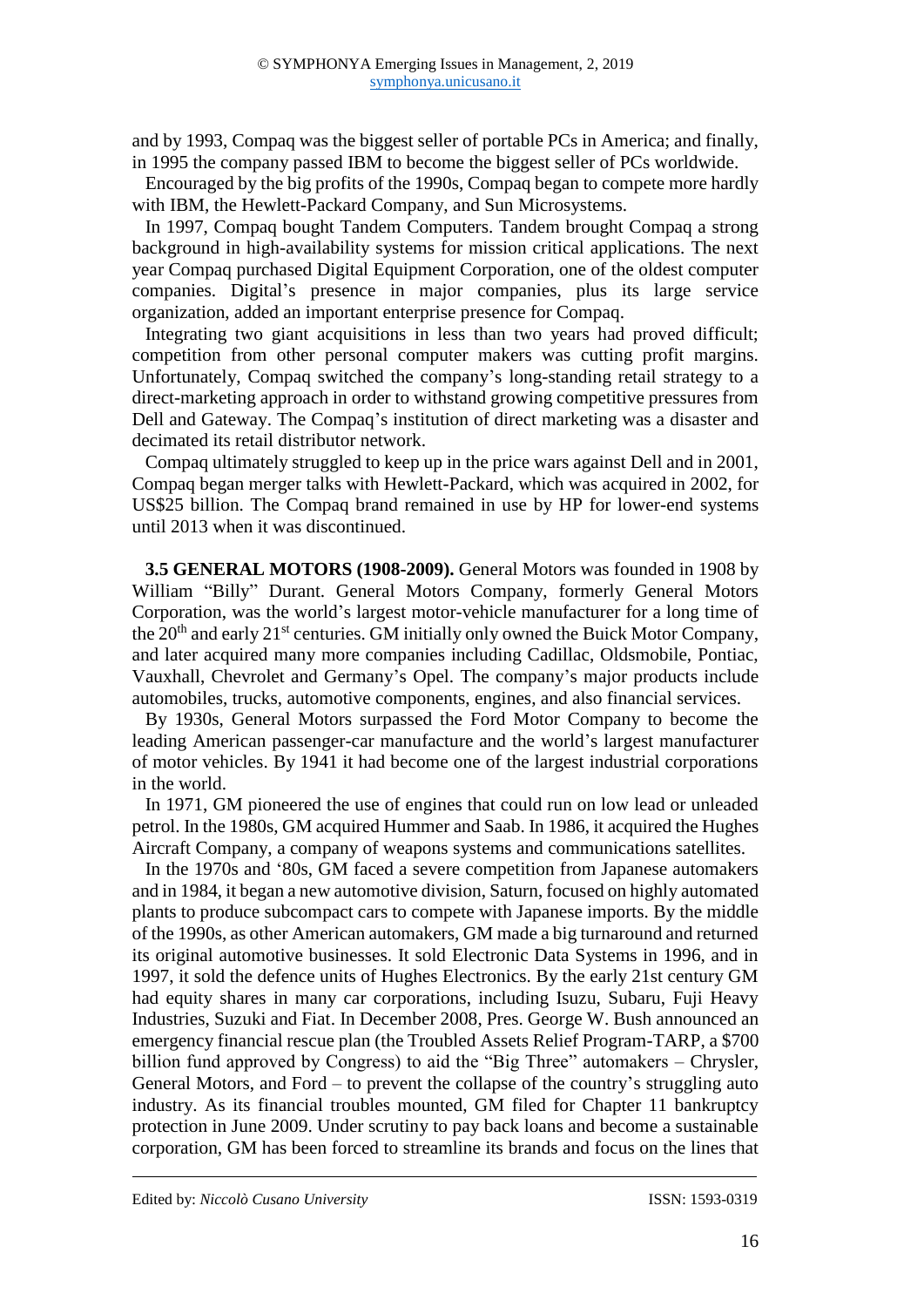have the most potential. In 2010 the company discontinued both the Pontiac and Saturn brands and sold Saab. After this downsizing, GM managed only four vehicle divisions: Buick, Cadillac, Chevrolet, and GMC.

> *□ Some important brands associated with General Motors Company have been challenged in terms of sales and have been abandoned altogether.*

- ‒ *Pontiac. Anyone who paid attention on the road in the 1960s and 1970s took notice of muscle cars - those sleek, high performance vehicles with V8 engines that could be heard from a mile away. A brand of General Motors, Pontiac made vehicles and muscle cars that defined an era with legendary models. Though Pontiac was at one time one of the top selling brands in the United States, its leadership was unable to devise a strategy that would allow the Pontiac brand to continue. In business since 1926, Pontiac was discontinued in April 2009.*
- ‒ *Saturn. General Motors halted production of its Saturn brand in October 2009 after a deal to sell to Penske Automotive Group failed. Saturn, with a vehicle line that included mostly small to mid-size cars, had been around since 1985. General Motors has enjoyed successful brands over the years, but Saturn struggled and was never profitable.*
- ‒ *Oldsmobile. Oldsmobile was founded as the Olds Motor Vehicle Company in 1897. Claiming to be the first company to mass-produce vehicles, Oldsmobile joined GM in 1908. Oldsmobile, the first brand with fully automatic transmissions, became the best-selling car in the United States in 1976. GM ended manufacturing in 2004, citing that "Oldsmobile production has remained unprofitable" (Folger, 2010).*

The current company, General Motors Company, was formed in 2009 and purchased most of the assets of the old GM, including the brand "General Motors". In November 2010 GM returned to the stock market with one of the largest IPOs in U.S. history. The following year GM regained its title as the largest automaker in the world.

After being one of the most important car manufacturers for more than 100 years, and one of the largest companies in the world, General Motors also resulted in one of history's largest bankruptcies.

Failure to innovate and blatantly ignoring competition were key to the company's demise. As GM focused predominantly on profiting from finance, the business neglected to improve the quality of its product, failed to adapt GM to changes in customer needs and did not invest in new technologies.

**3.6 KODAK (1889-2012).** Eastman's real journey with photography first began in 1877, when he purchased his first camera to take pictures on a trip, he didn't end up making. At the time, photography was an expensive and labour-intensive hobby that required patience and a lot of equipment (Rowbotham, 2014).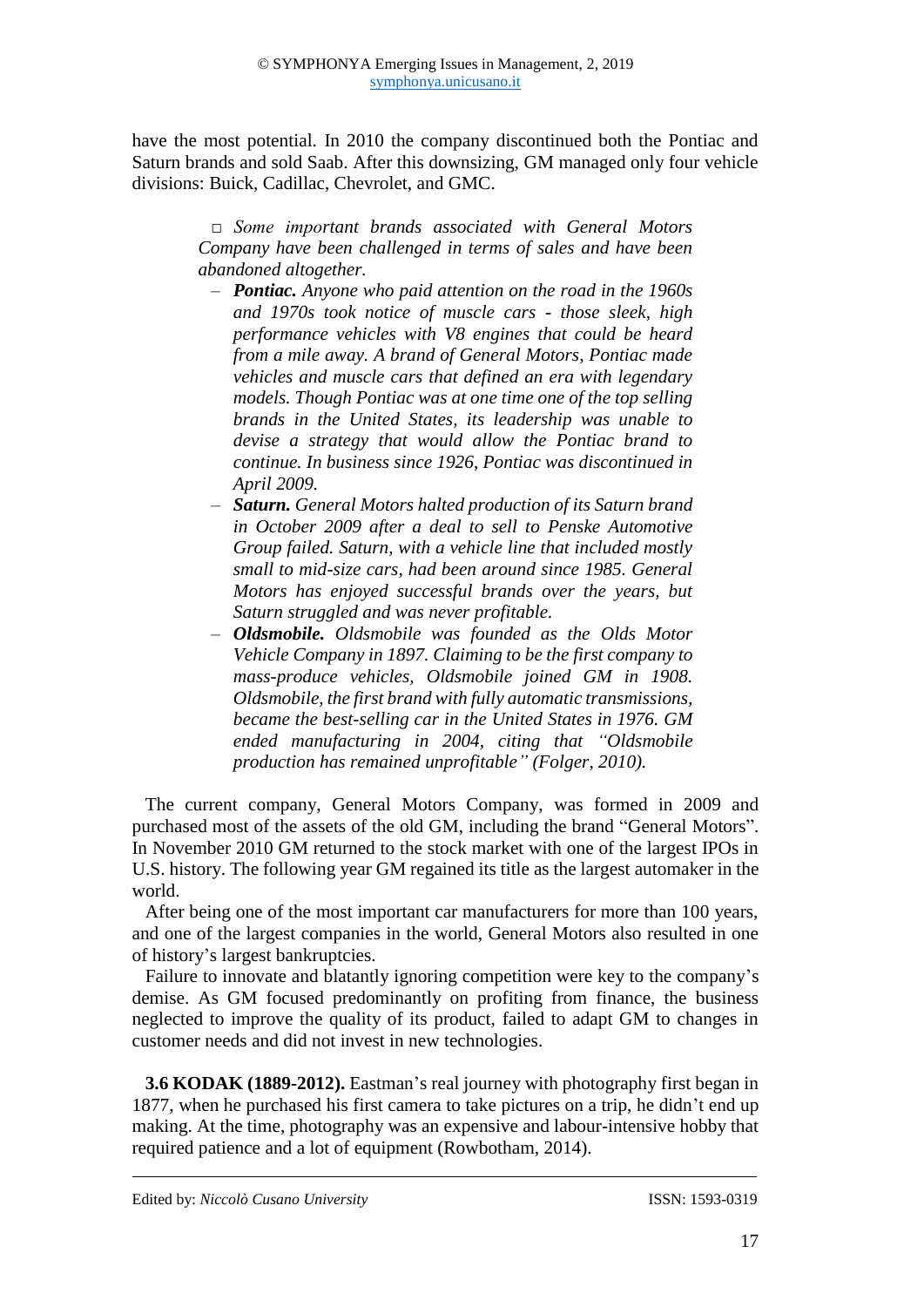*□ George Eastman was born on July 12, 1854, in [Waterville, New](http://en.wikipedia.org/wiki/Waterville,_New_York)  [York.](http://en.wikipedia.org/wiki/Waterville,_New_York) He founded the Eastman Kodak Company in 1892 and started to develop and sell film and cameras for the mass market. In April 1880, George Eastman (Eastman), a junior clerk at Rochester Savings Bank, started manufacturing photographic dry plates on the third floor of a building on State Street in Rochester, US (Collins, 1990).* 

*The commercial production of the dry plates impressed a manufacturer of buggy-whips and family friend Henry Alvah Strong (Strong). Strong provided funding support and later, in 1881, Eastman and he formed a partnership under the name Eastman Dry Plate Company. In the same year, Eastman resigned from his junior clerk post to go full time into his business. In 1884, the partnership was renamed as The Eastman Dry Plate and Film Company. Strong and Eastman became president and treasurer of the company respectively. In 1888, Eastman revolutionized photography with the launch of the 'Kodak' camera. Eastman trademarked the 'Kodak' brand name and the word Kodak was incorporated into the company name. In 1889, the Eastman Photographic Materials Company Limited was incorporated in London, England, to handle the distribution of Kodak products in countries outside the US. In 1892, the company was reorganized and renamed as the Eastman Kodak Company (Hess, 2014).*

Eastman Kodak Co, was one of the biggest corporations of the digital age, having failed to quickly embrace modern technologies such as digital photography, its own invention. Eastman Kodak has been a leader in developing new technology in photographic film. It created new, innovative cameras and film technology during the 1960s and 1970s. The peak of the company's success came in the 1970s, when it controlled more than ninety percent of the market share for photographic film.

> *□ [George Eastman](https://en.wikipedia.org/wiki/George_Eastman) chosen the name "Kodak" for the company he founded because the letter "K" had been a favourite of Eastman's, he is quoted as saying, "it seems a strong, incisive sort of letter." He and his mother devised the name Kodak with an anagram set. He said that there were three principal concepts he used in creating the name: it should be short, one cannot mispronounce it, and it could not resemble anything or be associated with anything but Kodak (Zhang, 2011).*

In 2012 Eastman Kodak, after 131 years of activity, announced its defeat in front of a digital photography boom in sales. In addition to its consumer businesses segment, Kodak had a commercial segment that included enterprise services, graphics, entertainment and commercial films units. The company's consumer services will also include retail-based photo kiosks (more than 100,000 around the world) and dry lab systems.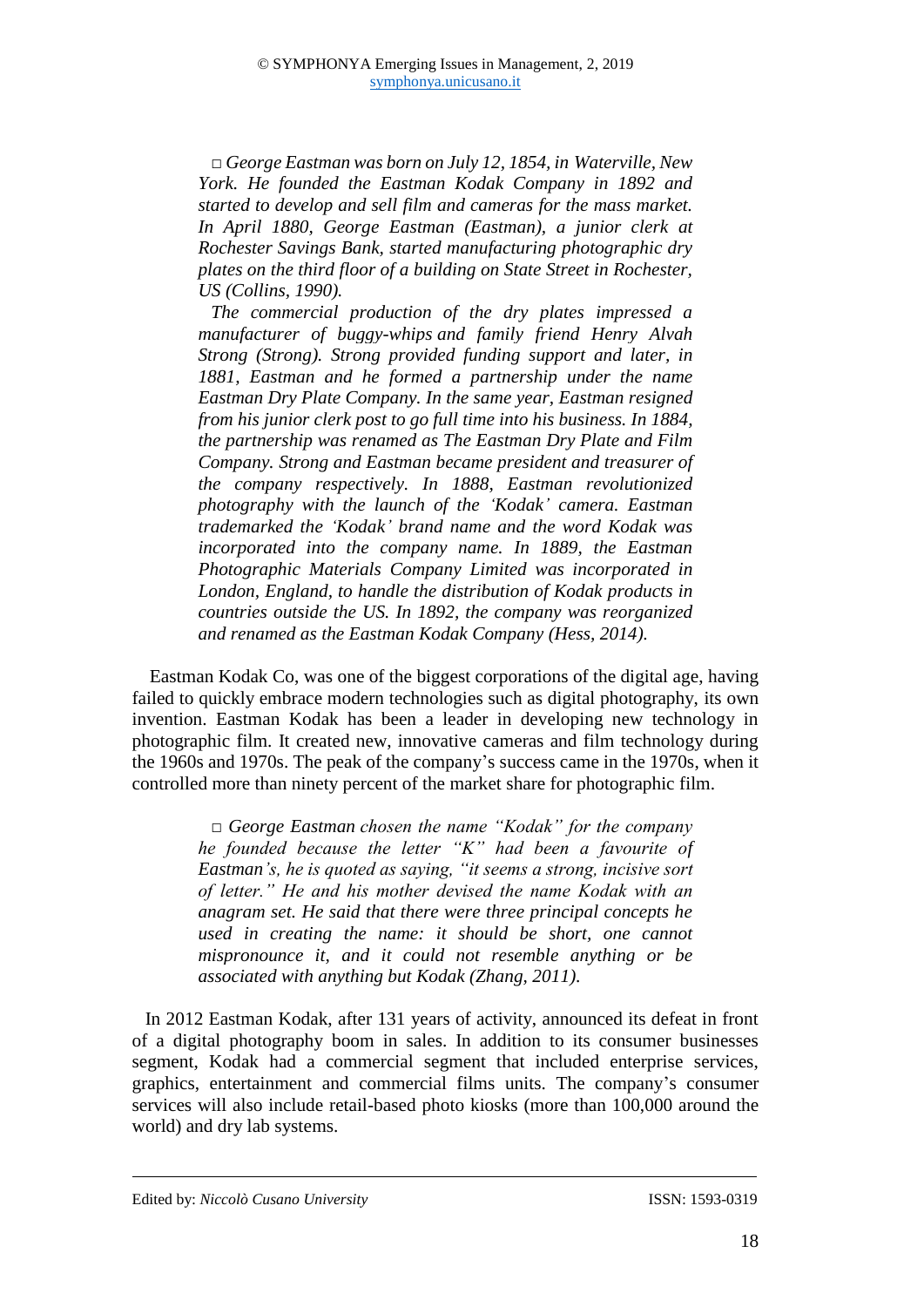Kodak had already struggled with a crisis once. In 2001 it had to face a lack of liquidity, a complete inability to sell its patents and, finally, a new digital technology.

For example, Kodak invested billions of dollars into developing technology for taking pictures using mobile phones and other digital devices. However, it held back from developing digital cameras for the mass market for fear of eradicating its allimportant film business. Competitors, such as the Japanese firm Canon, grasped this opportunity and have consequently outlived the giant. Kodak's management in the '80s and '90s was unwilling to consider digital as a replacement for film.

Kodak filed for bankruptcy in 2012 and after exiting most of its product streams, re-emerged in 2013 as a much smaller, consolidated company focused on serving commercial customers [\(Goh,](https://www.collectivecampus.io/authors/frances-goh) 2018). Kodak had not disclosed its employee numbers since the end of 2010 when it announced that it had a work force of 18,800 employees.

At one time the world's biggest film company, Kodak could not keep up with the digital revolution, for fear of cannibalising its strongest product lines. The leader of design, production and marketing of photographic equipment had a number o[f](https://hbr.org/2016/07/kodaks-downfall-wasnt-about-technology) [opportunities to steer the company in the right direction](https://hbr.org/2016/07/kodaks-downfall-wasnt-about-technology) but its hesitation to fully embrace the transition to digital led to its demise.

Kodak management's inability to see digital photography as a disruptive technology, even as its researchers extended the boundaries of the technology, would continue for decades. As late as 2007, a Kodak marketing video said that Kodak "wasn't going to play grab ass anymore" with digital.

#### **4. 4.0 IR, Oversize Management and Competitive Globalisation**

Since the beginning of the '80s, the biggest Corporations showed a specific and motivated increasing interest for the economic effectiveness of automation in manufacturing systems. This interest was firstly due to the growing turbulence of the environment, characterised by the markets globalisation, the shortening of product life cycles, the demand for products with better quality and lower prices (over-supply economy).

The business model based on excess supply (i.e., over-supply model, in which rivals face volatile production and progressively falling prices) is now inadequate for aggressive global corporate policies. Producing more and wasting less require today a new global business model based on the progressive disappearance of marginal global companies (oversize economy, characterized by lower production and sales costs, and by large company size) (Brondoni & Bosetti, 2018).

> *□ In oversize economy, the automation in manufacturing systems, of course, is extremely important, and it focuses on the new features of automation technologies; in particular, the diffusion of microelectronics in product and process design (Computer Aided Design, Computer Aided Process Planning, Computer Aided Manufacturing), in manufacturing (robots, Flexible Manufacturing Systems), and in manufacturing management (automated warehouses).*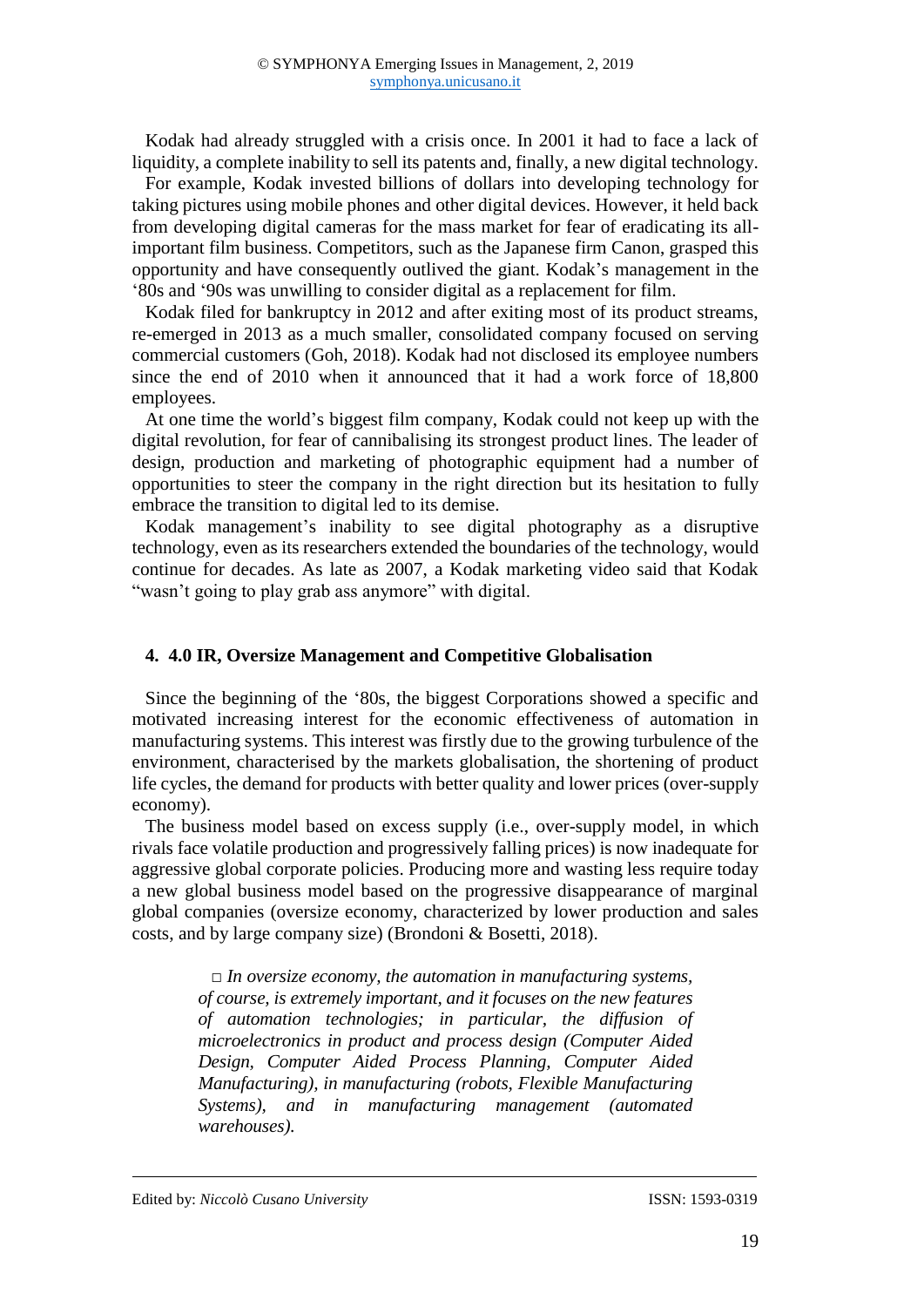*These new technologies are characterised by a different trade-off between efficiency and flexibility with respect to traditional automated technologies; they enable better quality of conformance; they reduce production costs, with better quality; and finally they reduce the time needed to monitor and respond to environmental changes.*

Competitive globalisation and oversize economy more and more produce the crisis of standardized productions that has driven companies towards new 4.0 technologies i.e., in the pursuit of new conditions of efficiency that are more open to innovation, towards productive flexibility, and even towards competitive imitation.

Competitive policies must now establish new equilibriums between the reduction of production and sales costs, and the enhancement of non-price competitive factors.

This new corporate growth model finds important key variables in technological innovations, and its management, which is particularly true for microelectronics and information technologies.

Continuous business environmental changes require continuous business adaptations.

Compared to local organization, global competitiveness demands two actions:

- ‒ pursuing economies of rapidity when engaging with new resources and markets;
- ‒ limiting irreversibility instead of integration, thanks to the possibility of substituting co-makers and partners (suppliers, subcontractors, outsourcers, etc.), or by eliminating a set of external relations and bearing reduced sunk costs.

Ultimately, high transformation costs develop business systems in space-time structures of economies of flexibility. The advantages of "business systems" are clear and significant:

- ‒ strategic response times of change, during turbulent system conditions, tend to be favoured by decentralized structures thanks to the presence of adaptive mechanisms which limit delays due to discontinuity phenomena;
- ‒ outsourcing system transactions produce 'soft corporation' effects; they transfer growth development and distribution into a fragmented set of decentralized units. The complexity of management problems is associated to certain factors belonging to a competitive framework which include market globalization, the pursuit of collaboration agreements with competitors, product innovation, consumer orientation, as well as information technologies and telematics incorporated into the products.

A further element of complexity can be found in the relationships generated in a competitive environment, since competition leaves increasingly more space for cooperative solutions and the formation of strategic alliances (Brondoni, 2019).

With the creation of intensive knowledge-transfer relationships, the objectives aim at increasing core competencies and changing the conditions of competition. Nonetheless, distinctive skills are based on elements that are not easily transferable, such as acquired knowledge, consolidated operational methods, learning and memory logistics, and longstanding relationships within groups of companies.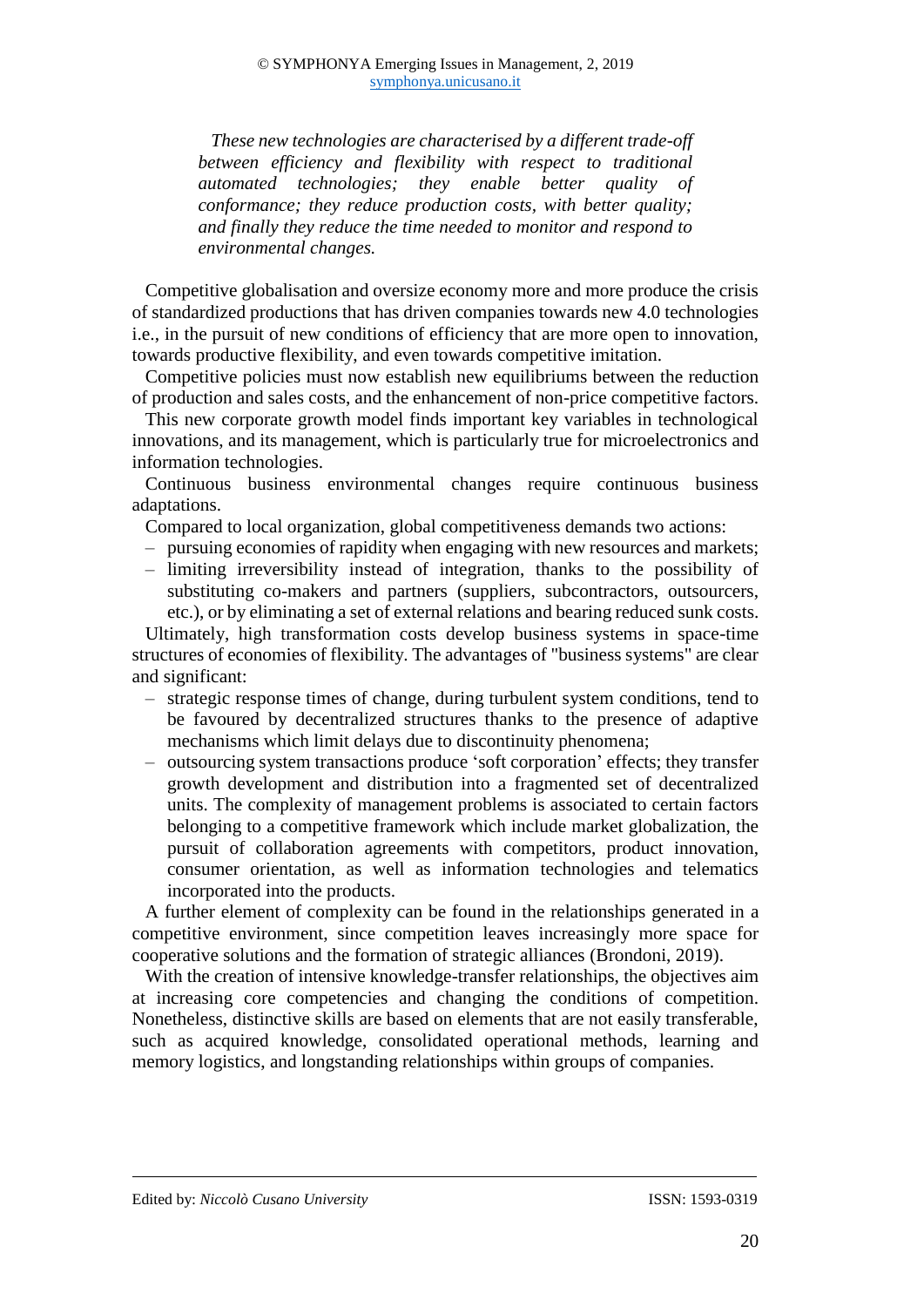## **Bibliography**

- [Agyemang, G.,](https://pure.royalholloway.ac.uk/portal/en/persons/gloria-agyemang(b2e0c74b-49e6-44e4-b243-d30e022f3900).html) & [Broadbent, J.,](https://pure.royalholloway.ac.uk/portal/en/persons/jane-broadbent(379d4f99-3db5-4a5e-8039-c8aea7dbd11d).html) (2015). [Management Control Systems and Research Management in](https://pure.royalholloway.ac.uk/portal/en/publications/management-control-systems-and-research-management-in-universities(db22af1d-c83c-420d-8862-ac4e2e64db9b).html)  [Universities.](https://pure.royalholloway.ac.uk/portal/en/publications/management-control-systems-and-research-management-in-universities(db22af1d-c83c-420d-8862-ac4e2e64db9b).html) *Accounting, Auditing and Accountability Journal*, 28(7), 1018-1046. http://dx.doi.org/10.1108/AAAJ-11-2013-1531
- [Ali,](https://www.sciencedirect.com/science/article/pii/S0377221716309717#!) M., Babai, M. Z., Boylan, J. E., & Syntetos, A. A. (2017). Supply Chain Forecasting when Information Is Not Shared. *[European Journal of Operational Research](https://www.sciencedirect.com/science/journal/03772217)*, [260\(3](https://www.sciencedirect.com/science/journal/03772217/260/3)), 984-994. [http://dx.doi.org/10.1016/j.ejor.2016.11.046](http://doi.org/10.1016/j.ejor.2016.11.046)

Associated Press (1991). The Pan Am Chronology, *Los Angeles Times*. January 9.

Baur, C., & Wee, D. (2015). *Manufacturing's Next Act*. McKinsey & Company, June.

- Beech, N., MacIntosh, R., Krust, P., Kannan, S., & Dadich, A. (2018). *Isuzu: The Solution to Harmonious Engagement between Engineering and Sales*, in *Managing Change: Enquiry and Action*, pp. 291-295. Cambridge: Cambridge University Press. http://dx.doi.org/10.1017/9781316995624.021
- Beech, N., MacIntosh, R., Krust, P., Kannan, S., & Dadich, A. (2017). *A Lawyer's Story: Responding to Change Through Innovation*, in *Managing Change: Enquiry and Action*, pp. 363-366. Cambridge: Cambridge University Press. http://dx.doi.org/10.1017/9781316995624.032
- Beech, N., MacIntosh, R., Krust, P., Kannan, S., & Dadich, A. (2017). *Nokia*, in *Managing Change: Enquiry and Action*, pp. 308-315. Cambridge: Cambridge University Press. http://dx.doi.org/10.1017/9781316995624.024
- Boccardelli, P., Börjesson, S., & Magnusson, M., (2009). Managing the Efficiency-Flexibility Tension in Innovation: Strategic and Organizational Aspects. *Creativity and Innovation Management*, 18(1), 2-7. http://dx.doi.org//10.1111/j.1467-8691.2009.00506.x
- Broad, M. J., Senik, R., & Goddard, A. R. (2008). [Perceived Factors Influencing Information](https://eprints.soton.ac.uk/cgi/eprintbypureuuid?uuid=97638430-3ee5-45b5-a05f-949abf80a9c5)  [Technology \(IT\) Skills Development in Undergraduate Accounting Programme.](https://eprints.soton.ac.uk/cgi/eprintbypureuuid?uuid=97638430-3ee5-45b5-a05f-949abf80a9c5) *International Journal of Economics & Management*, 2(2), 307-322. <http://eprints.soton.ac.uk/id/eprint/167293>
- Brondoni, S.M. (2019). Shareowners, Stakeholders & the Global Oversize Economy. The CocaCola Company Case. *Symphonya. Emerging Issues in Management (symphonya.unicusano.it)*, 1, 16-27.
- http://dx.doi.org/10.4468/2019.1.02brondoni Brondoni, S. M. (2018). *Competitive Business Management and Global Competition. An Introduction*, in Brondoni, S. M. (ed.), *Competitive Business Management. A Global Perspective*. New York &
- Turin: Routledge & Giappichelli. Brondoni, S. M. (2018). Planned Obsolescence, Total Quality, Zero Defects and Global Competition. *Symphonya. Emerging Issues in Management (symphonya.unimib.it)*, (2), 8-20.

<http://dx.doi.org/10.4468/2018.2.02brondoni>

- Brondoni, S. M., & Bosetti, L. (2018). Ouverture de 'Integrated CSR Management'. *Symphonya. Emerging Issues in Management (symphonya.unimib.it)*, (1), 1-17. <http://dx.doi.org/10.4468/2018.1.01ouverture>
- Brondoni, S. M, & Zaninotto, E. (2018). Ouverture de 'The 4<sup>th</sup> Industrial Revolution. Business Model Innovation & Global Competition'. *Symphonya. Emerging Issues in Management (symphonya.unimib.it)*, (2), 1-7.

<http://dx.doi.org/10.4468/2018.2.01ouverture>

- Brondoni, S. M. (2014). Global Capitalism and Sustainable Growth. From Global Products to Network Globalisation, *Symphonya. Emerging Issues in Management (symphonya.unimib.it)*, (1), 10-31. http://dx.doi.org/10.4468/2014.1.02brondoni
- Brondoni, S. M. (2013). Innovation and Imitation for Global Competitive Strategies. The Corporation Development Models of US, Japan, Korea, and Taiwan. *Symphonya. Emerging Issues in Management (symphonya.unimib.it)*, (1), 12-27.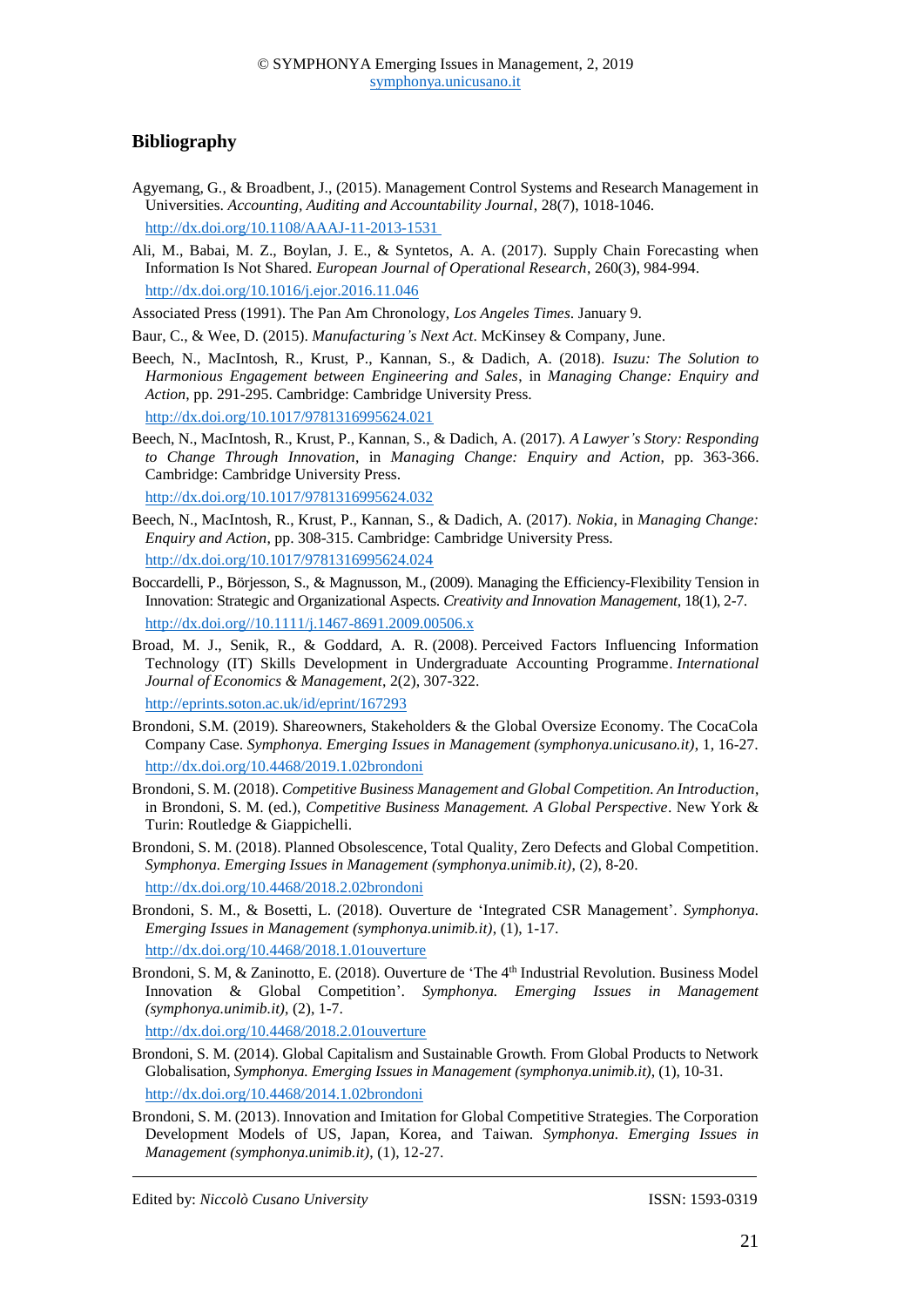http://dx.doi.org/10.4468/2013.1.02brondoni

- Brondoni, S. M. (2008). Ouverture de 'Market-Driven Management and Global Markets 2'. *Symphonya. Emerging Issues in Management (symphonya.unimib.it)*, (2), 1-12. http://dx.doi.org/10.4468/2008.2.01ouverture
- Civera, C., & Freeman, R.E. (2019). Stakeholder Relationships and Responsibilities: A New Perspective. *Symphonya. Emerging Issues in Management (symphonya.unicusano.it)*, (1), 40-58. http://dx.doi.org/10.4468/2019.1.04civera.freeman
- Clarke, J. (1997). Shareholders and Corporate Community Involvement in Britain. *Business Ethics: A European Review*, 6(4), 201-207.

http://dx.doi.org/10.1111/1467-8608.00070

Clarkson, M. B. E. (1995). A Stakeholder Framework for Analysing and Evaluating Corporate Social Performance. *The Academy of Management Review*, 20(1), 92-117. <http://dx.doi.org/10.3138/9781442673496-013>

Collins, D. (1990). *The Story of Kodak*. New York: Abrams Inc.

Crapelli, R. (2018). Digitalization in Manufacturing Processes, Workshop: IMA Digital and the Adoption of Industry 4.0 Logics, Ozzano. September, 24, 2018.

Folger J. (2010). *5 Dead Auto Brands and Why They Died*, Investopedia.

<https://www.investopedia.com/financial-edge/0610/5-dead-auto-brands-and-why-they-died.aspx>

Freeman, R. E., & Dmytriyev, S. (2017). Corporate Social Responsibility and Stakeholder Theory: Learning From Each Other. *Symphonya. Emerging Issues in Management (symphonya.unimib.it)*, (2), 7-15.

<http://dx.doi.org/10.4468/2017.1.02freeman.dmytriyev>

Freeman, R. E. (1984). *Strategic Management: A Stakeholder Approach*. Boston: Pitman.

- Friedman, M. (1970). The Social Responsibility of Firms is to Increase its Profits. *New York Times Magazine*.
- Gandel, S. (2010). How Blockbuster Failed at Failing, TIME, October. 17.

<http://www.time.com/time/magazine/article/0,9171,2022624,00.html>

Goh, F. (2018). 10 Companies that Failed to Innovate, Resulting in Business Failure, in *Enterprise Innovation*.

https://www.collectivecampus.io/blog/10-companies-that-were-too-slow-to-respond-to-change

Hayashi, T. (2002). *Production Networks of Japanese and American Automobile Industry: Contrasting Evolution and Convergence*. East West Center Working Papers, Economics Series, n. 45, May, Honolulu.

Hess, R. (2014). *Kodak: Rise and Fall of a Legend*. Yonsey University, Seoul.

Hewitt-Dundas, N., & Roper, S. (2017). Exploring Market Failures in Open Innovation. *International Small Business Journal*, 36(1), 23-40.

[http://dx.doi.org/10.1177/0266242617696347](http://doi.org/10.1177/0266242617696347)

Hopkins, J. (2006). 'Charismatic' founder keeps Netflix adapting. *USA Today*, April 24. http://usatoday30.usatoday.com/money/companies/management/2006-04-23-exec-ceoprofilenetflix\_x.htm

Klettner, A., Clarke, T., & Boersma, M. (2014). The Governance of Corporate Sustainability: Empirical Insights into the Development, Leadership and Implementation of Responsible Business Strategy. *Journal of Business Ethics*, 122(1), 145-165.

<http://dx.doi.org/10.1007/s10551-013-1750-y>

Lambin, J. J. (2018). *The Sharing Economy. A New Strategy to Compete in the Global Marke*t, in Brondoni, S. M. (ed.), *Competitive Business Management. A Global Perspective*. New York & Turin: Routledge & Giappichelli.

Lambin, J. J. (2014). Rethinking the Market Economy. *Symphonya. Emerging Issues in Management (symphonya.unimib.it)*, (2), 4-15.

<http://dx.doi.org/10.4468/2014.2.02lambin>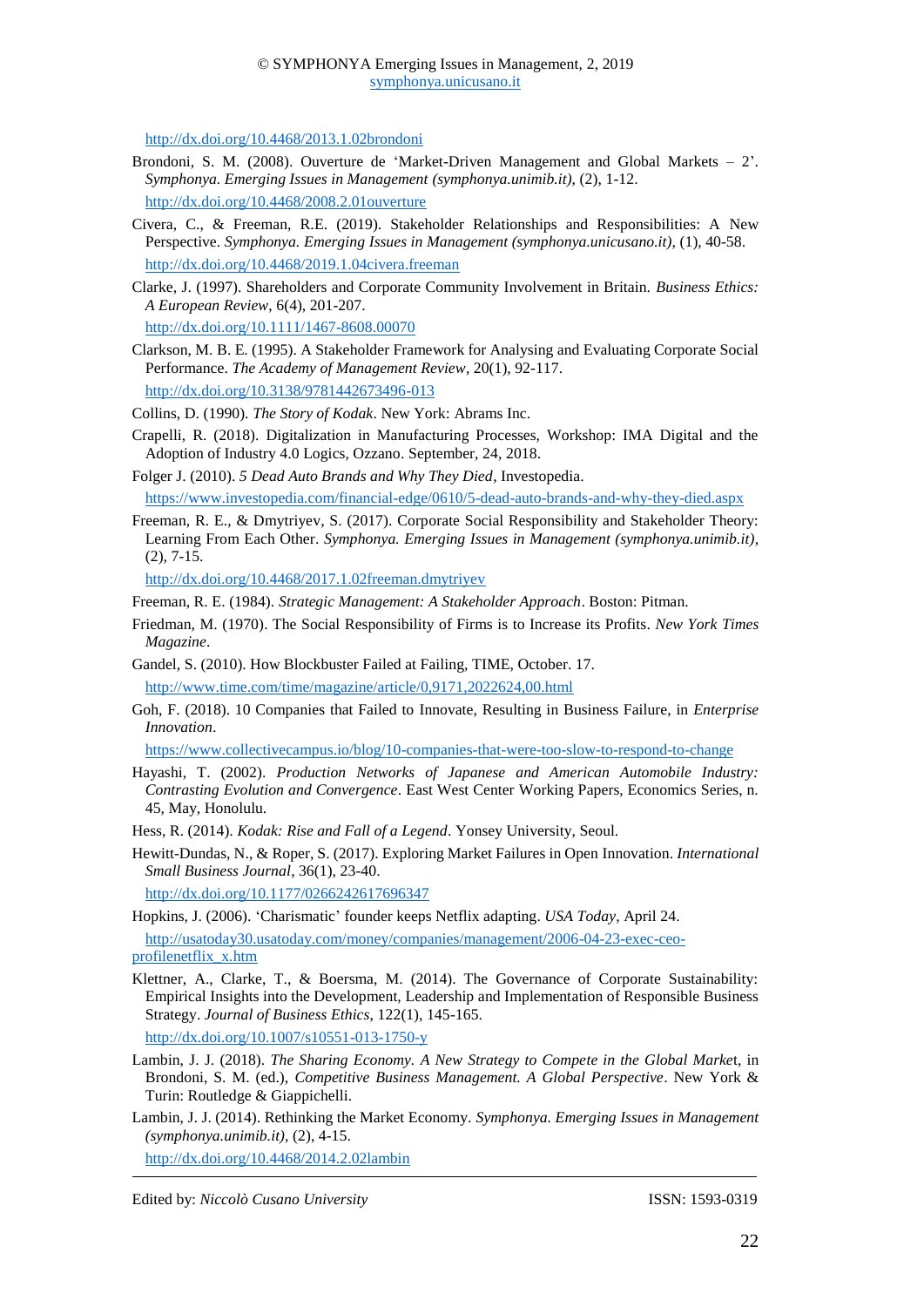- MacLean, D., & [MacIntosh, R.](https://researchportal.hw.ac.uk/en/persons/robert-macintosh) (2017). *[The Strategy Cycle: Planning, Paradox and Poetry in the](https://researchportal.hw.ac.uk/en/publications/the-strategy-cycle-planning-paradox-and-poetry-in-the-practice-of)  [Practice of Strategists](https://researchportal.hw.ac.uk/en/publications/the-strategy-cycle-planning-paradox-and-poetry-in-the-practice-of)*, in Siebert, S. (ed.), *Management Research: European Perspectives*, pp. 103- 120. London: [Routledge.](https://researchportal.hw.ac.uk/en/persons/robert-macintosh/publications/)
- McGuire, S., & Islam, N. (2015). Indigenous Technological Capabilities, Emerging Market Firms and the Aerospace Industry. *Technology Analysis and Strategic Management*, 27(7), 739-758. http://dx.doi.org/10.1080/09537325.2014.959482
- McGuire, Steven (2014). Global Value Chains and State Support in the Aircraft Industry. *Business and Politics*, 16(4), 615-639.

http://dx.doi.org/10.1515/bap-2014-0014

- Mosca, F., Tamborrini, P., & Casalegno, C. (2015). Systemic Design: How to Compete by Leveraging the Value System. *Symphonya. Emerging Issues in Management (symphonya.unimib.it)*, (2), 42-56. <http://dx.doi.org/10.4468/2015.2.04mosca.tamborrini.casalegno>
- Nagy Smith, A. (2009). *What was Polaroid thinking?* Yale Insights November 04, Yale School of Management.

Newsweek Staff (1991). Pan American World Airways: 1927-1991. *Newsweek*, July 21.

- Porter, M. E., & Kramer, M. R. (2011). Creating Shared Value. *Harvard Business Review*, 89(1/2), 62-77.
- Rowbotham, C. (2014). *The Early Days of Kodak: The Strategies Eastman Used to Form his Legacy,* July 14.

https://library.ryerson.ca/asc/2014/07/the-early-days-of-kodak-the-strategies-eastman-used-toform-his-legacy/

Sabet, E., Adams, E., & Yazdani, B. (2016) Quality Management in Heavy Duty Manufacturing Industry: TQM vs. Six Sigma. *Total Quality Management & Business Excellence*, 27(1-2), 215- 225.

<http://dx.doi.org/10.1080/14783363.2014.972626>

- Salvioni, D. M., & Gennari, F. (2019). Stakeholder Perspective of Corporate Governance and CSR Committees. *Symphonya. Emerging Issues in Management (symphonya.unicusano.it)*, (1), 28-39. http://dx.doi.org/10.4468/2019.1.03salvioni.gennari
- Salvioni, D. M. (2018). *Corporate Governance, Ownership and Global Markets*, in Brondoni, S. M. (ed.), *Competitive Business Management. A Global Perspective*. New York & Turin: Routledge & Giappichelli.
- Salvioni, D. M. (2016). Hotel Chains and the Sharing Economy in Global Tourism, *Symphonya. Emerging Issues in Management (symphonya.unimib.it)*, (1), 31-44. <http://dx.doi.org/10.4468/2016.1.04salvioni>
- Salvioni, D. M., Gennari, F., & Bosetti, L. (2016). Sustainability and Convergence: The Future of Corporate Governance Systems? *Sustainability,* 8(11): 1203.

<http://dx.doi.org/10.3390/su8111203>

- Salvioni, D. M., & Bosetti, L. (2014). Stakeholder Engagement and Integrated Reporting: Evidence from the Adoption of the IIRC Framework, *Journal of Strategic and International Studies*, 9(3), 78- 89.
- Salvioni, D. M., & Bosetti, L. (2014). Sustainable Development and Corporate Communication in Global Markets, *Symphonya. Emerging Issues in Management (symphonya.unimib.it)*, (1), 32-51. <http://dx.doi.org/10.4468/2014.1.03salvioni.bosetti>
- Severo, E. A., de Guimarães, J. C. F., & Henri Dorion, E. C. (2018). Cleaner Production, Social Responsibility and Eco-Innovation: Generations' Perception for a Sustainable Future. *Journal of Cleaner Production*, 186, 91-103.

<http://dx.doi.org/10.1016/j.jclepro.2018.03.129>

Sigurdson, J. (1990). *The Internationalization of R&D - An Interpretation of Forces and Responses*, in Sigurdson, J. (ed.), *Measuring the Dynamics of Technological Change*, London: Pinter.

Suchman, M. C. (1995). Managing Legitimacy: Strategic and Institutional Approaches. *The Academy of Management Journal*, 20(3), 571-610.